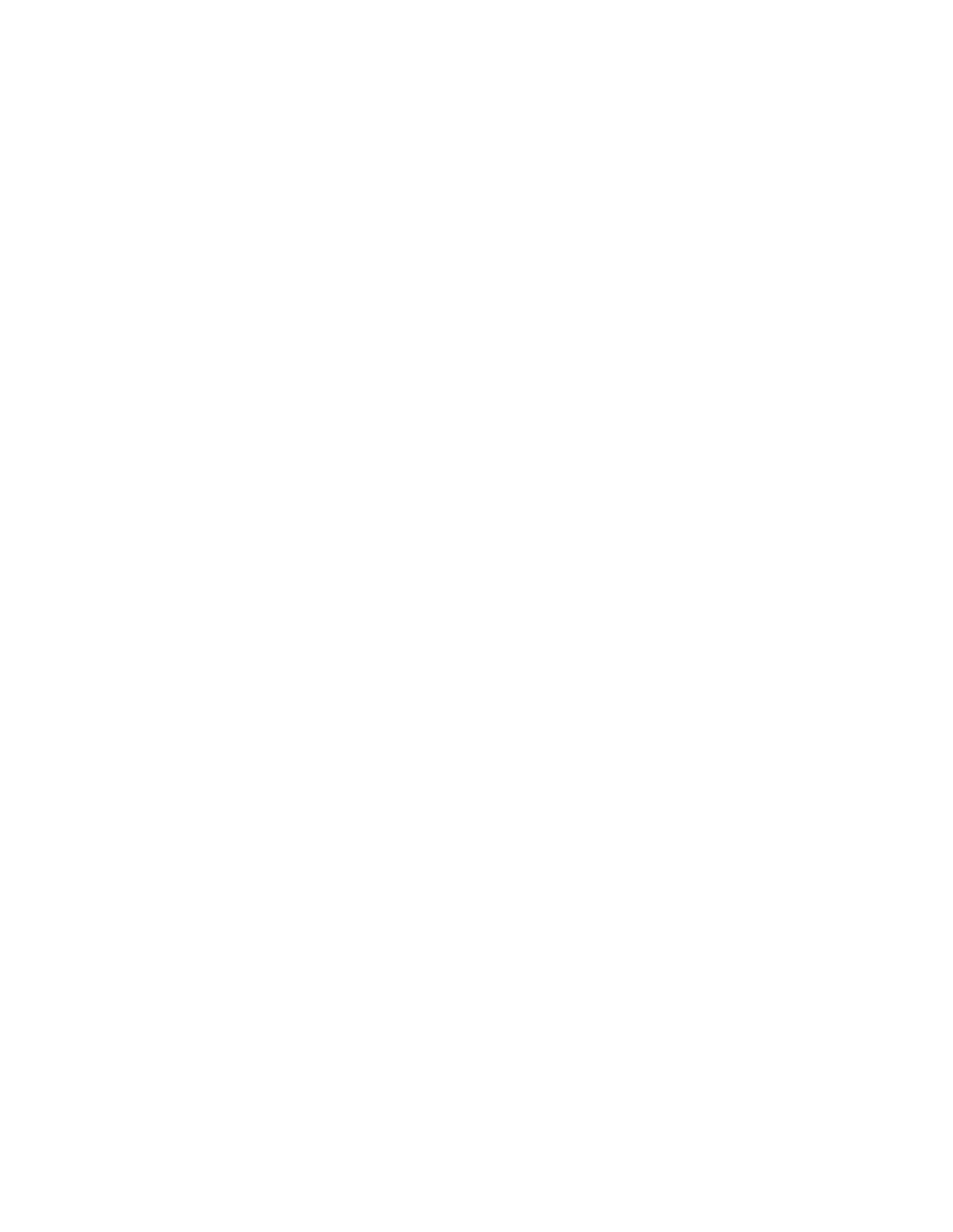## **REMOTE LEARNING POLICY**

At Thistly Meadow Primary School we aim to ensure that our pupils receive their entitlement to a high quality curriculum and we want to minimise the disruption to their learning as best we can.

Our approach to remote learning is based on Government guidance and the Education Endowment Foundation: Remote learning Guidance, 2020. We acknowledge that online learning, at this scale and with pupils of these age groups, is unprecedented and the context for each family is different which means that remote learning looks different for different year groups.

Research by the Education Endowment foundation has found that the 'quality of remote teaching is more important than how lessons are delivered.' In line with Government guidance, our approach to remote learning supports pupils who will have to self-isolate at times during the school year. We recognise that our pupils have already missed time in school and therefore it is crucial that any further remote learning is as effective as possible. We will continue to evaluate our range of adaptive learning software programmes with which to support our pupils at home to practise, consolidate, extend and retrieve learning.

In delivering our remote learning we have tried to maintain the approach to learning that the pupils would have received within school:

- 1. **Clear explanations** to enable pupils to understand new concepts and the instructions for tasks. We aim to make instructions as clear and concise as possible and to introduce any new material in small chunks. Any supporting resources are as clear and concise as possible and where appropriate, we are using high quality externally produced videos, such as by Oak Academy.
- 2. **Scaffolding** this is additional step-by-step guidance to ensure that all pupils can access the tasks. This may simply include a reminder checklist of what should be included in the work. This may include written guidance or a video modelling the process so that pupils can then complete a task or solve a problem. Sometimes the teacher may complete part of the task and explain their thinking or the teacher may provide structure for the completion of a written task stating what needs to be included such as key phrases or vocabulary.
- 3. **Feedback** will be given wherever possible and may be a whole-class summary feedback based on work completed previously. The teacher will have looked at the work pupils have submitted, noted down misconceptions, common errors, identified what pupils are doing well as well as main areas to improve. Pupils will then be expected to improve their work. There may be examples of a teacher modelling writing,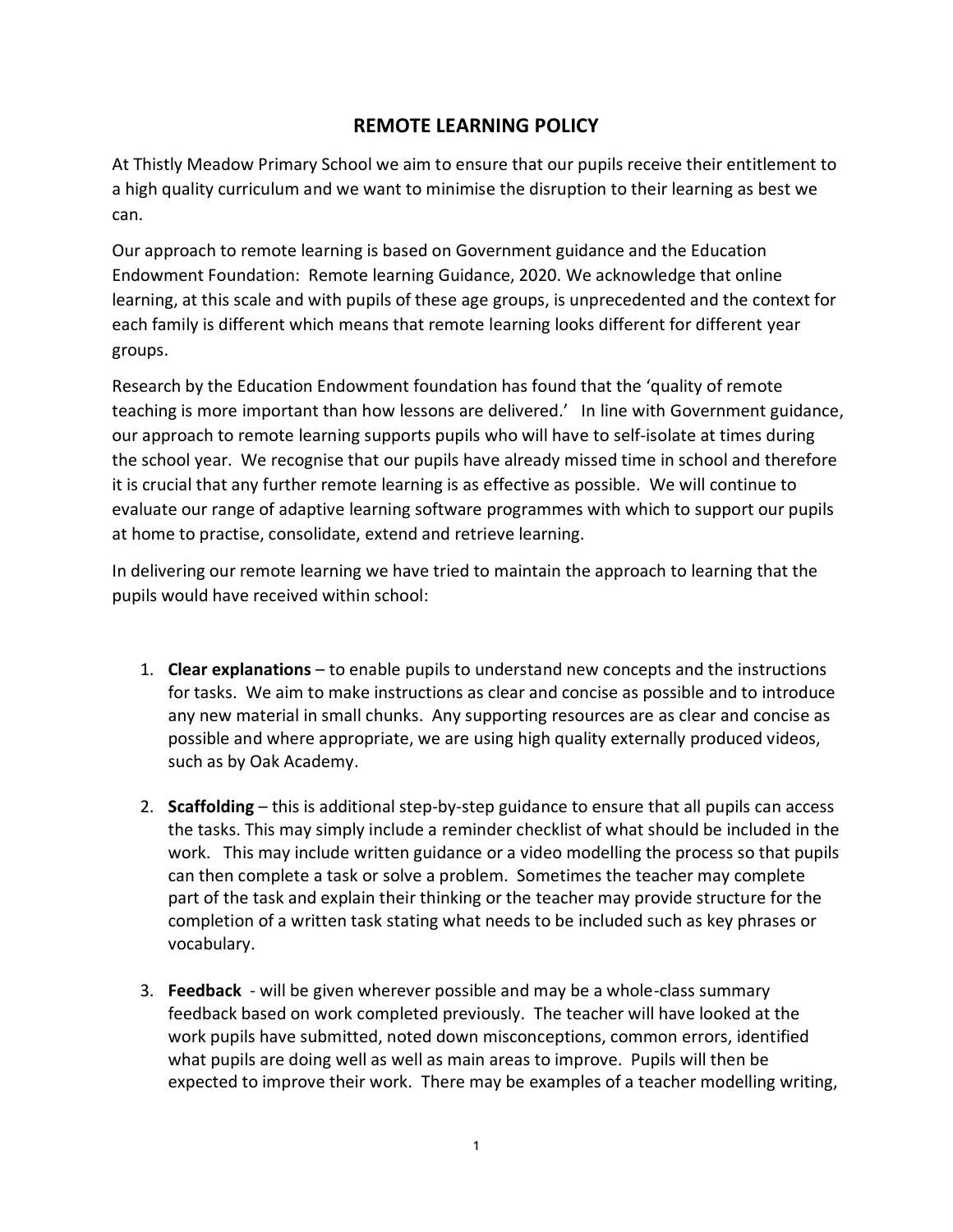outlining their thinking or the teacher may provide helpful hints for the pupils to use to check their work against before they submit their completed work.

- 4. **Peer interaction** we are aware of the positive impact on remote learning of peer interaction. This is an aspect of classroom learning that cannot be fully replicated within our remote learning. However, we are exploring different ways for pupils to contribute within the class story on Dojo. Sometimes a pupil's work may be shared with the class for pupils to comment on, to learn from or to prepare feedback on
- 5. **Assessment** we will continue to assess the learning and progress made by pupils. This assessment informs the work that the teacher sets in the future, for example through re-visiting topics or when pupils have struggled or when feedback has identified gaps in learning. We are also looking to develop ways of using online quizzes as part of the assessment of a topic.
- 6. **Interaction** between teachers and pupils is important for continued motivation and engagement. Our interaction is achieved through electronic communication and feedback on work via ClassDojo as well through Parentmail, Facebook and telephone calls where required. We continue to explore different ways of supporting remote learning and are similarly ways of supporting whole class feedback sessions. We are also looking to provide some online 1:1 sessions for children who require some specialist SEND support.

We are aware that there are children who do not have a suitable device to enable them to access all of our remote learning curriculum such as ClassDojo. We are working hard to purchase a small bank of devices to loan to families who have to self-isolate and to support families with additional devices where we can. We will also provide paper resources and daily activities via Parentmail/Facebook for any families who remain without internet access.

This supports our aim that whether our pupils are in school or at home, they should be offered an ambitious, creative and relevant curriculum with the aim that all pupils, unless they have a significant cognitive impairment, should achieve at least the standard expected for their age in reading, writing and maths, and all children, including those with SEND, should make good progress from their starting points.